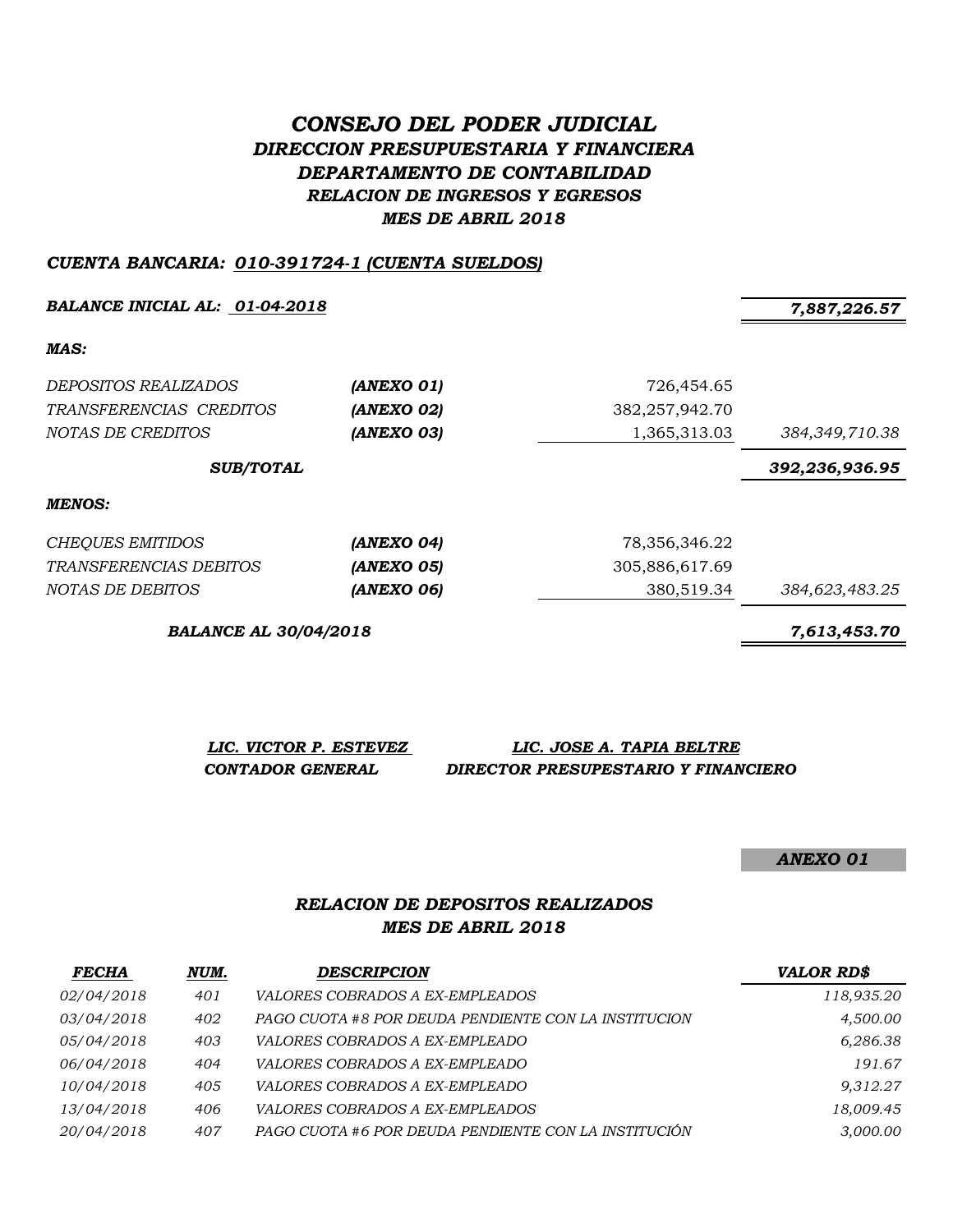|            |     | TOTAL RD\$                                              | 726,454.65 |
|------------|-----|---------------------------------------------------------|------------|
| 27/04/2018 | 411 | PAGO CUOTA #9 POR DEUDA PENDIENTES CON LA INSTITUCION   | 4,500.00   |
| 27/04/2018 | 410 | DESCUENTOS VARIOS A EMPLS DE LA INSTIT. NOM. ABRIL-2018 | 473,095.13 |
| 26/04/2018 | 409 | <i>VALORES COBRADOS A EMPLEADO</i>                      | 11,018.74  |
| 25/04/2018 | 408 | DIAS NO LABORADOS A VARIOS EX-EMPLS.                    | 77,605.81  |

#### *ANEXO 02*

## *RELACION DE TRANSFERENCIAS CREDITOS MES DE ABRIL 2018*

| <b>FECHA</b> | NUM. | <b>DESCRIPCION</b>                                   | <b>VALOR RD\$</b> |
|--------------|------|------------------------------------------------------|-------------------|
| 11/04/2018   | 133  | TRANSF. DE FONDO REEMB SUELDOS EMPLS COOPNASEJU      | 184,400.26        |
| 19/04/2018   | 134  | TRANSF. DE FONDO PARA PAGO DE NOMINAS ABRIL 2018     | 382,050,653.61    |
| 20/04/2018   | 135  | TRANSF. DE FONDO POR PAGO NO CORRESP. EN NOM. ABR/18 | 22,888.83         |
|              |      | TOTAL RD\$                                           | 382,257,942.70    |

#### *ANEXO 03*

## *RELACION NOTAS DE CREDITOS MES DE ABRIL 2018*

| <b>FECHA</b> | NUM. | <b>DESCRIPCION</b>                                  | <b>VALOR RD\$</b> |
|--------------|------|-----------------------------------------------------|-------------------|
| 04/04/2018   | 1001 | REINTEGRO CHO115566                                 | 1,703.00          |
| 04/04/2018   | 1002 | REINTEGRO CHO116050                                 | 188,926.06        |
| 19/04/2018   | 1003 | REINTEGRO CHO116636                                 | 8,667.32          |
| 19/04/2018   | 1004 | REINTEGRO CHO116762                                 | 5,592.27          |
| 19/04/2018   | 1005 | REINTEGRO CHO116113                                 | 28,552.23         |
| 27/04/2018   | 1006 | REINTEGRO CHQ112013 POR CADUCIDAD                   | 6,018.18          |
| 30/04/2018   | 1007 | EMPLEADOS EXCLUIDOS NOMINA ELECTRONICA ABRIL 2018   | 580,513.77        |
| 30/04/2018   | 1008 | MILITARES EXCLUIDOS NOMINA ELECTRONICA ABRIL 2018   | 392,460.01        |
| 30/04/2018   | 1009 | REINTEGRO CHO113085                                 | 16,315.56         |
| 30/04/2018   | 1010 | REINTEGRO CHO113136                                 | 5,332.96          |
| 27/04/2018   | 1011 | REINTEGRO CHO113162                                 | 6,018.18          |
| 27/04/2018   | 1012 | REINTEGRO CHO113160                                 | 6,018.18          |
| 27/04/2018   | 1013 | REINTEGRO CHO113197                                 | 6,018.18          |
| 30/04/2018   | 1014 | PAGO RETENCIONES DEL BONO VACACIONAL ELECT MAY/2018 | 113,177.13        |
|              |      | <b>TOTAL RDS</b>                                    | 1,365,313.03      |

### *ANEXO 04*

## *RELACION DE CHEQUES EMITIDOS MES DE ABRIL 2018*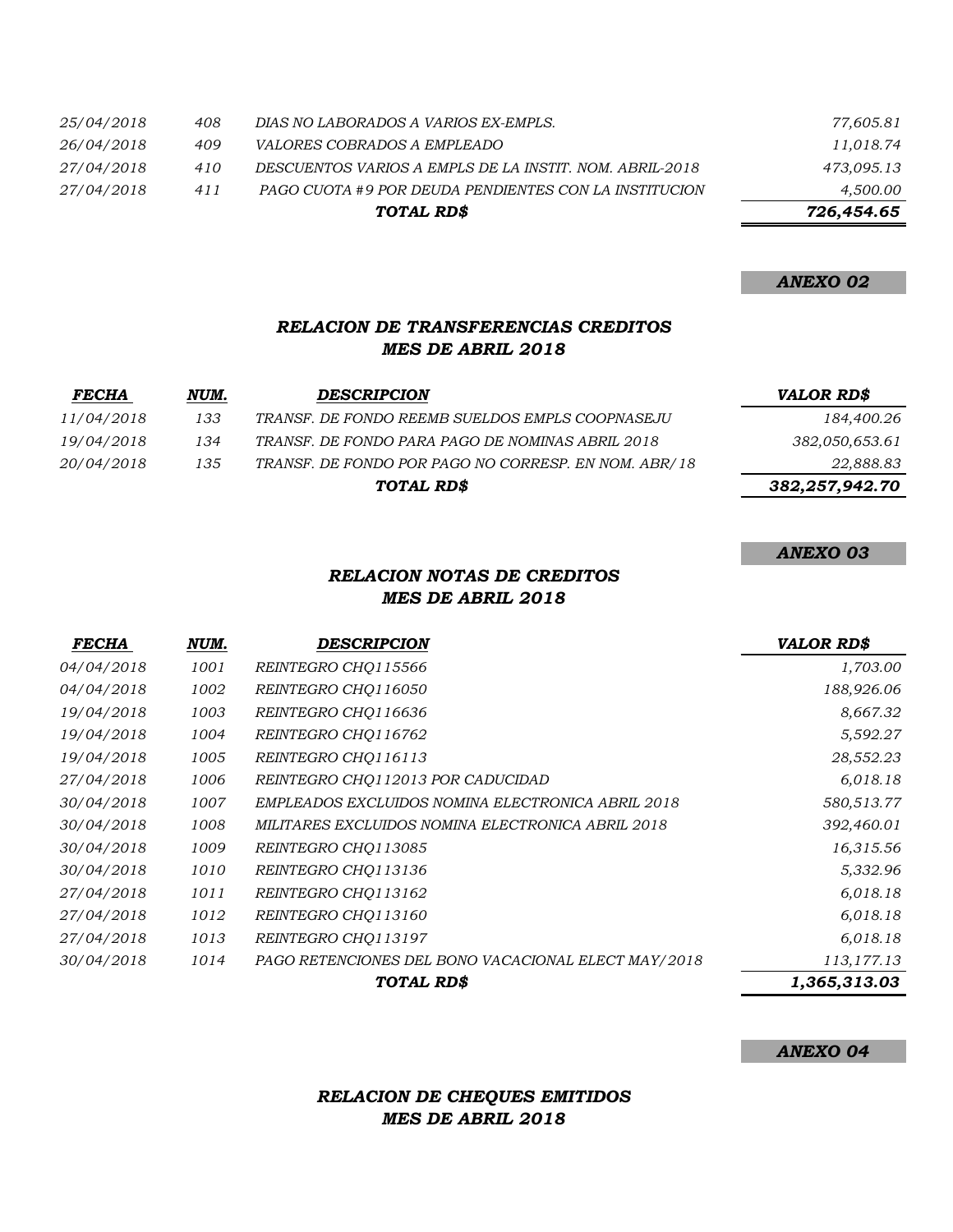| <i>FECHA</i> | <u>NUM.</u> | <b>BENEFICIARIO</b>                   | <b>VALOR RD\$</b> |
|--------------|-------------|---------------------------------------|-------------------|
| 03/04/2018   | 116548      | CRISTINA A. ABREU GERMOSEN            | 121,200.00        |
| 03/04/2018   | 116549      | ALICIA C. SANCHEZ PENA                | 144,300.00        |
| 05/04/2018   | 116550      | MANUEL ANT. LOMBERT LEDESMA           | 9,457.33          |
| 05/04/2018   | 116551      | NOLBERTO ANT. GARCIA GARCIA           | 7,590.00          |
| 05/04/2018   | 116552      | DEYANIRA ALT. CORONADO NUNEZ          | 6,187.44          |
| 05/04/2018   | 116553      | LUIS R. ARVELO CRUZ                   | 3,333.67          |
| 05/04/2018   | 116554      | JULIO C. SEGURA MORA                  | 19,671.40         |
| 05/04/2018   | 116555      | DAYARIS E. PINEDA ACOSTA              | 7,399.00          |
| 05/04/2018   | 116556      | JUNIOR C. SANLATE FELIZ               | 7,399.00          |
| 05/04/2018   | 116557      | CONSEJO DEL PODER JUDICIAL            | 191.67            |
| 05/04/2018   | 116558      | COOPNASEJU                            | 23,539.78         |
| 09/04/2018   | 116559      | COLECTOR DE IMPUESTOS INTERNOS        | 23,082.86         |
| 09/04/2018   | 116560      | <b>COLECTOR DE IMPUESTOS INTERNOS</b> | 7,155.70          |
| 10/04/2018   | 116561      | COLECTOR DE IMPUESTOS INTERNOS        | 2,131.35          |
| 12/04/2018   | 116562      | VANESSA I. CASTILLO GERMAN            | 5,790.67          |
| 12/04/2018   | 116563      | IDELFONSA A. TEJADA RODRIGUEZ         | 51,132.28         |
| 12/04/2018   | 116564      | JOHN E. ANDERSON ROJAS                | 3,555.33          |
| 12/04/2018   | 116565      | GABRIELY Y. VARGAS CRUZ               | 3,056.67          |
| 12/04/2018   | 116566      | RAMON ANT. ESPINAL TORRES             | 7,200.00          |
| 12/04/2018   | 116567      | EMMANUEL D. MATOS PERDOMO             | 11,301.61         |
| 12/04/2018   | 116568      | YISEL E. DE LEON RODRIGUEZ            | 5,408.67          |
| 12/04/2018   | 116569      | CRISPATRI SANTANA JIMENEZ             | 18,122.00         |
| 12/04/2018   | 116570      | LISBETH ORTIZ PAULINO                 | 23,239.67         |
| 12/04/2018   | 116571      | COOPNASEJU                            | 59,593.66         |
| 12/04/2018   | 116572      | CONSEJO DEL PODER JUDICIAL            | 18,009.45         |
| 12/04/2018   | 116573      | CONSEJO DEL PODER JUDICIAL            | 2,002.68          |
| 17/04/2018   | 116574      | CARMEN M. DE LA CRUZ TOLEDO           | 4,138.06          |
| 17/04/2018   | 116575      | FRANCIA Y. CLASE CLASE                | 61,183.39         |
| 17/04/2018   | 116576      | LIDIA A. PUIG FRANCISCO               | 4,078.89          |
| 17/04/2018   | 116577      | GRISELDA LIRANZO MARTINEZ DE DE ASIS  | 4,078.89          |
| 17/04/2018   | 116578      | SENIA MONTERO ALVAREZ                 | 8,157.78          |
| 17/04/2018   | 116579      | SARA CONTRERAS TORIBIO                | 6,266.89          |
| 17/04/2018   | 116580      | MAIRENY VEGA CRUZ                     | 5,549.31          |
| 17/04/2018   | 116581      | ILCANIA Y. CABRERA CABRERA            | 7,032.31          |
| 17/04/2018   | 116582      | BRACILIA DEL C. CORTES RAPOSO         | 20,394.46         |
| 17/04/2018   | 116583      | BERTA G. DE LOS M. GOMEZ GIL          | 148,663.35        |
| 17/04/2018   | 116584      | CANDIDA OLIVO                         | 20,394.45         |
| 17/04/2018   | 116585      | LUIS N. GOMEZ GIL                     | 61,183.39         |
| 17/04/2018   | 116586      | ELIZABETH MARTE LIRIO                 | 48,600.00         |
| 17/04/2018   | 116587      | MIGUELINA D. CRESPO DIAZ              | 36,710.01         |
| 17/04/2018   | 116588      | ELLIN J. CORDERO TEJADA               | 69,341.16         |
| 17/04/2018   | 116589      | <b>IDALY ROSARIO PAULINO</b>          | 7,032.31          |
| 17/04/2018   | 116590      | CESAR E. CABRAL ORTIZ                 | 3,240.00          |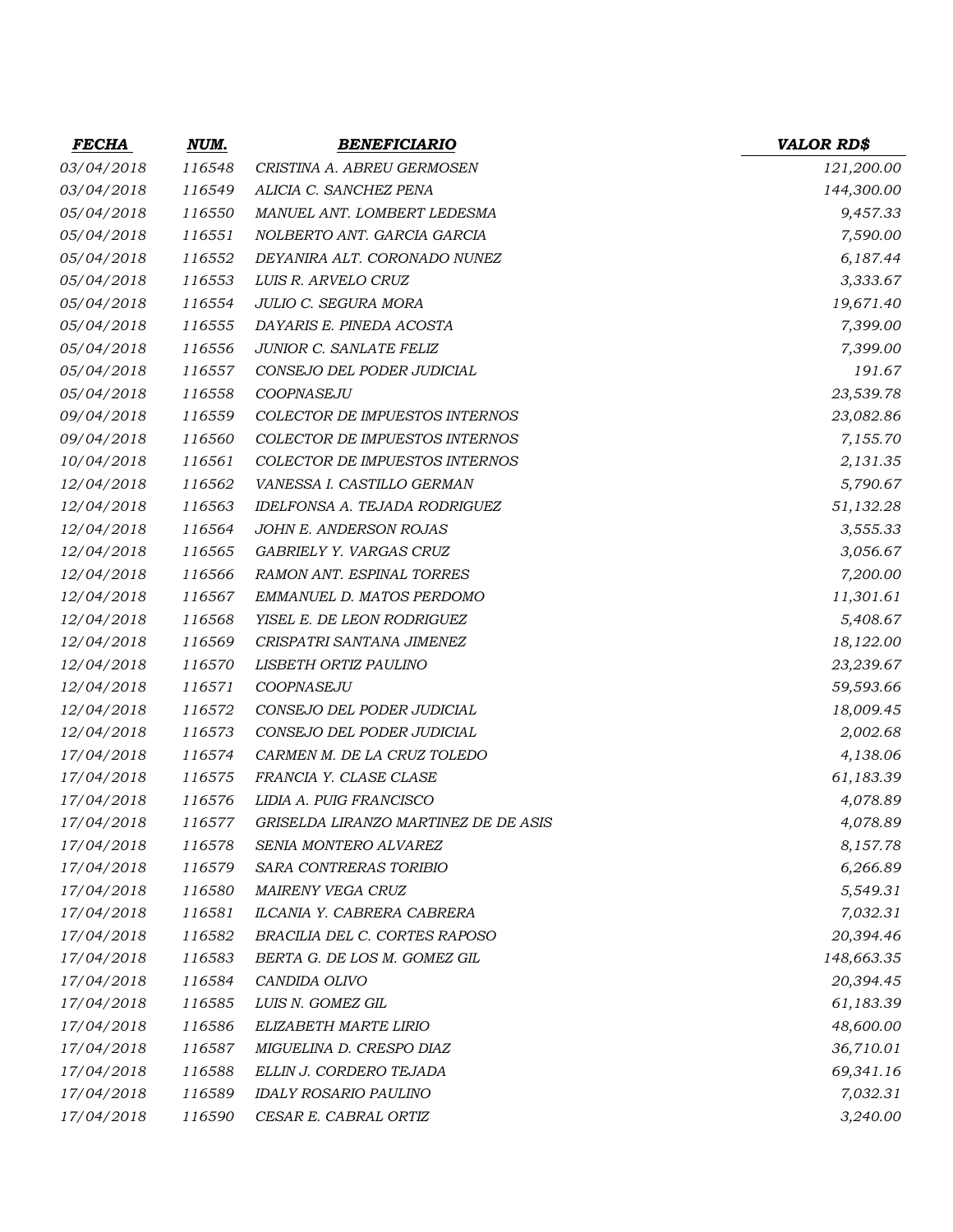| 17/04/2018 | 116591 | BERNARDINA PEÑA JIMENEZ           | 53,025.57  |
|------------|--------|-----------------------------------|------------|
| 17/04/2018 | 116592 | JOSEFINA COMPRES SANTANA          | 9,720.00   |
| 17/04/2018 | 116593 | ALBANIA ALT. CONTRERAS SANCHEZ    | 48,600.00  |
| 17/04/2018 | 116594 | CAROLYN D. BONILLA ESPINO         | 7,032.31   |
| 17/04/2018 | 116595 | OSCAR E. GENAO GONZALEZ           | 5,549.31   |
| 17/04/2018 | 116596 | JULIO C. FERNANDEZ RODRIGUEZ      | 5,549.31   |
| 17/04/2018 | 116597 | YIRALDY ALT. HERNANDEZ GONZALEZ   | 4,078.89   |
| 17/04/2018 | 116598 | YESENIA MA. GARCIA DE LEON        | 4,078.89   |
| 17/04/2018 | 116599 | FRANCISCO TORRES DE LA CRUZ       | 48,600.00  |
| 17/04/2018 | 116600 | MAYRA J. DE LA CRUZ LORA          | 73,420.06  |
| 17/04/2018 | 116601 | AMARILIS GRULLON REYNOSO          | 4,078.89   |
| 17/04/2018 | 116602 | FRANCISCO ALB. ANTIGUA PORTUHONDO | 113,400.00 |
| 17/04/2018 | 116603 | ALBANIA ANT. CORNIEL GARCIA       | 6,480.00   |
| 17/04/2018 | 116604 | ADALGISA MEJIA HERRERA            | 1,253.38   |
| 17/04/2018 | 116605 | MARITZA RAMIREZ DE OLEO           | 4,960.89   |
| 17/04/2018 | 116606 | ANA A. HENRIQUEZ GUZMAN           | 4,078.89   |
| 17/04/2018 | 116607 | BRUNILDA FORTUNA RUBEN            | 73,420.02  |
| 17/04/2018 | 116608 | RAMON ALB. ROMANO CONTRERAS       | 16,315.56  |
| 17/04/2018 | 116609 | TOMAS TAVERAS PEREZ               | 8,157.78   |
| 17/04/2018 | 116610 | JOSE N. ESTEVEZ RODRIGUEZ         | 19,555.56  |
| 17/04/2018 | 116611 | MAXIMILIANO PEGUERO DE AZA        | 65,262.28  |
| 17/04/2018 | 116612 | OSCAR MOQUETE CUEVAS              | 93,814.53  |
| 17/04/2018 | 116613 | MARITZA DEL C. GARCIA GOMEZ       | 8,157.78   |
| 17/04/2018 | 116614 | MARGARITA DE LOS S. REYES PAULINO | 12,236.67  |
| 17/04/2018 | 116615 | AMAURIS A. PEÑA GARCIA            | 20,394.45  |
| 17/04/2018 | 116616 | PEDRO P. GARCIA VASQUEZ           | 20,394.45  |
| 17/04/2018 | 116617 | OFELIA ALCANTARA GARCIA           | 8,157.78   |
| 17/04/2018 | 116618 | VALENTINA A. MATOS DE LOS SANTOS  | 24,473.34  |
| 17/04/2018 | 116619 | ROSSEMARY HENRIQUEZ LEYBA         | 8,276.12   |
| 17/04/2018 | 116620 | ROSA E. ALMONTE R. DE VENTURA     | 4,078.89   |
| 17/04/2018 | 116621 | HECTOR F. MARTINEZ                | 4,078.89   |
| 17/04/2018 | 116622 | <b>ABRAHAM GARCIA</b>             | 4,078.89   |
| 17/04/2018 | 116623 | MARIA E. ESTEVEZ MEJIA            | 4,078.89   |
| 17/04/2018 | 116624 | REGINA SANCHEZ TORIBIO            | 4,078.89   |
| 17/04/2018 | 116625 | COLECTOR DE IMPUESTOS INTERNOS    | 86,082.86  |
| 17/04/2018 | 116626 | COLECTOR DE IMPUESTOS INTERNOS    | 0.00       |
| 17/04/2018 | 116627 | COLECTOR DE IMPUESTOS INTERNOS    | 86,090.16  |
| 18/04/2018 | 116628 | COLECTOR DE IMPUESTOS INTERNOS    | 10,607.86  |
| 19/04/2018 | 116629 | MARIANO GERMAN MEJIA              | 296,917.13 |
| 19/04/2018 | 116630 | FRANCISCO ANT. JEREZ MENA         | 289,334.78 |
| 19/04/2018 | 116631 | JOSE A. CRUCETA ALMANZAR          | 281,736.38 |
| 19/04/2018 | 116632 | EDGARDO HERNANDEZ MEJIA           | 237,211.06 |
| 19/04/2018 | 116633 | ROBERT C. PLACENCIA ALVAREZ       | 286,362.74 |
| 19/04/2018 | 116634 | SARA I. HENRIQUEZ MARIN           | 230,722.20 |
| 19/04/2018 | 116635 | ARIEL A. VOLQUEZ MATOS            | 7,031.29   |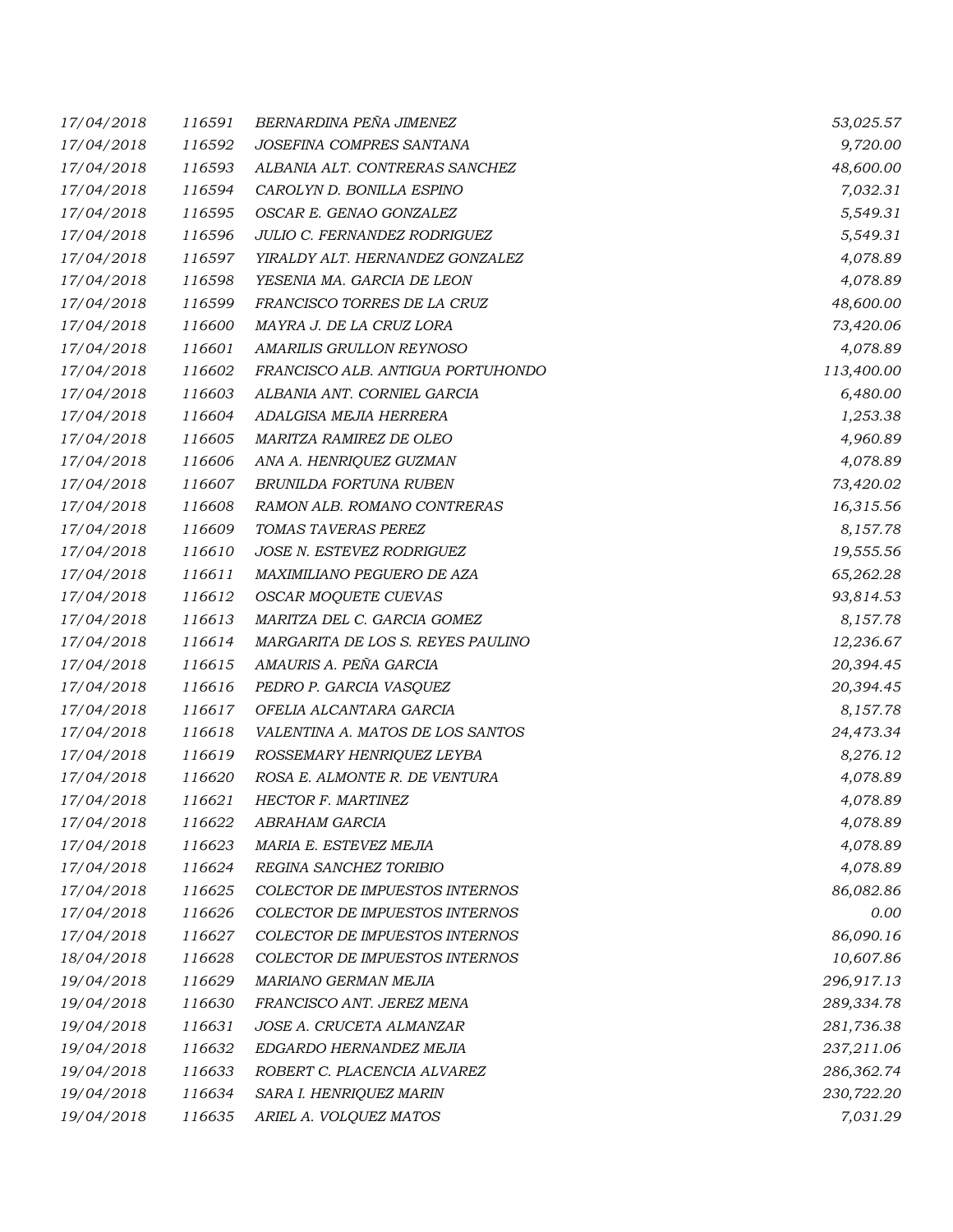| 19/04/2018 | 116636 | GLORIA A. QUERO CABRERA              | 8,667.32  |
|------------|--------|--------------------------------------|-----------|
| 19/04/2018 | 116637 | NORA A. SOSA MARTINEZ                | 7,363.48  |
| 19/04/2018 | 116638 | SONIA CORADIN                        | 6,018.18  |
| 19/04/2018 | 116639 | CARLOS FLORES DE JESUS               | 19,903.10 |
| 19/04/2018 | 116640 | LILIAN M. DIAZ GIL                   | 7,682.27  |
| 19/04/2018 | 116641 | LOURDES M. LORA MEJIA                | 24,152.04 |
| 19/04/2018 | 116642 | ROSA REYNOSO                         | 6,018.18  |
| 19/04/2018 | 116643 | SENOVIA ARIAS                        | 6,018.18  |
| 19/04/2018 | 116644 | RAMONA DIAZ                          | 6,018.18  |
| 19/04/2018 | 116645 | MARIA M. PIMENTEL FABIAN             | 6,018.18  |
| 19/04/2018 | 116646 | LUZ DEL C. MONTANO                   | 6,018.18  |
| 19/04/2018 | 116647 | ELIGIA DE LA CRUZ                    | 4,979.47  |
| 19/04/2018 | 116648 | OLGA M. ROSARIO V.                   | 3,063.04  |
| 19/04/2018 | 116649 | IRIS RODRIGUEZ P.                    | 6,018.18  |
| 19/04/2018 | 116650 | CARMEN POLANCO                       | 6,018.18  |
| 19/04/2018 | 116651 | ANA FCA. FELIZ SANCHEZ               | 6,018.18  |
| 19/04/2018 | 116652 | ALTAGRACIA A. RODRIGUEZ VICTORIA     | 6,018.18  |
| 19/04/2018 | 116653 | MILTA ANT. RODRIGUEZ SANTOS          | 6,018.18  |
| 19/04/2018 | 116654 | OLGA E. DIAZ DIAZ                    | 6,018.18  |
| 19/04/2018 | 116655 | JOSEFA R. BLANCO                     | 6,018.18  |
| 19/04/2018 | 116656 | MARIA DEL R. CUELLO PARADIS          | 18,676.66 |
| 19/04/2018 | 116657 | MELBA FCA. HENRIQUEZ GUZMAN          | 6,018.18  |
| 19/04/2018 | 116658 | ESTHER M. AMOR PEÑA                  | 6,018.18  |
| 19/04/2018 | 116659 | FRANCIA C. MARTINEZ DRULLARD         | 21,441.25 |
| 19/04/2018 | 116660 | AMELIA DEL ORBE PEÑA                 | 3,054.30  |
| 19/04/2018 | 116661 | <b>BIENVENIDA BELLIARD</b>           | 36,119.77 |
| 19/04/2018 | 116662 | PACO PEREZ REYES                     | 6,018.18  |
| 19/04/2018 | 116663 | ROSA J. DE LOS SANTOS G.             | 6,018.18  |
| 19/04/2018 | 116664 | CARMEN L. PERALTA CASTELLANOS        | 6,018.18  |
| 19/04/2018 | 116665 | FIDIAS GONZALEZ VICIOSO              | 5,418.18  |
| 19/04/2018 | 116666 | ISABEL E. DE LOS SANTOS GOMEZ        | 6,018.18  |
| 19/04/2018 | 116667 | LUIS E. MOREL POUERIE                | 36,642.28 |
| 19/04/2018 | 116668 | YOLANDA E. DE WINDT DE GAUTREAU      | 12,993.40 |
| 19/04/2018 | 116669 | SENAIDA A. ALVAREZ PEREZ             | 6,018.18  |
| 19/04/2018 | 116670 | YDALIA PORTORREAL                    | 6,018.18  |
| 19/04/2018 | 116671 | MARTA N. MONTAS RAMIREZ              | 4,787.18  |
| 19/04/2018 | 116672 | <b>HILDA CARRASCO PEREZ</b>          | 6,018.18  |
| 19/04/2018 | 116673 | LUZ M. DEL CARMEN RODRIGUEZ GAUTREAU | 6,018.18  |
| 19/04/2018 | 116674 | CRISTINO RODRIGUEZ                   | 6,018.18  |
| 19/04/2018 | 116675 | MAXIMO S. ROSARIO RODRIGUEZ          | 6,018.18  |
| 19/04/2018 | 116676 | RAFAEL CONTRERAS CONTRERAS           | 6,018.18  |
| 19/04/2018 | 116677 | VIRGINIA SUERO ESPINAL               | 3,253.94  |
| 19/04/2018 | 116678 | JOSEFA A. CUESTA DE MAÑON            | 6,929.81  |
| 19/04/2018 | 116679 | ANA M. BAUTISTA                      | 6,018.18  |
| 19/04/2018 | 116680 | MIRELLA DE LA ROSA DOMINGUEZ         | 6,018.18  |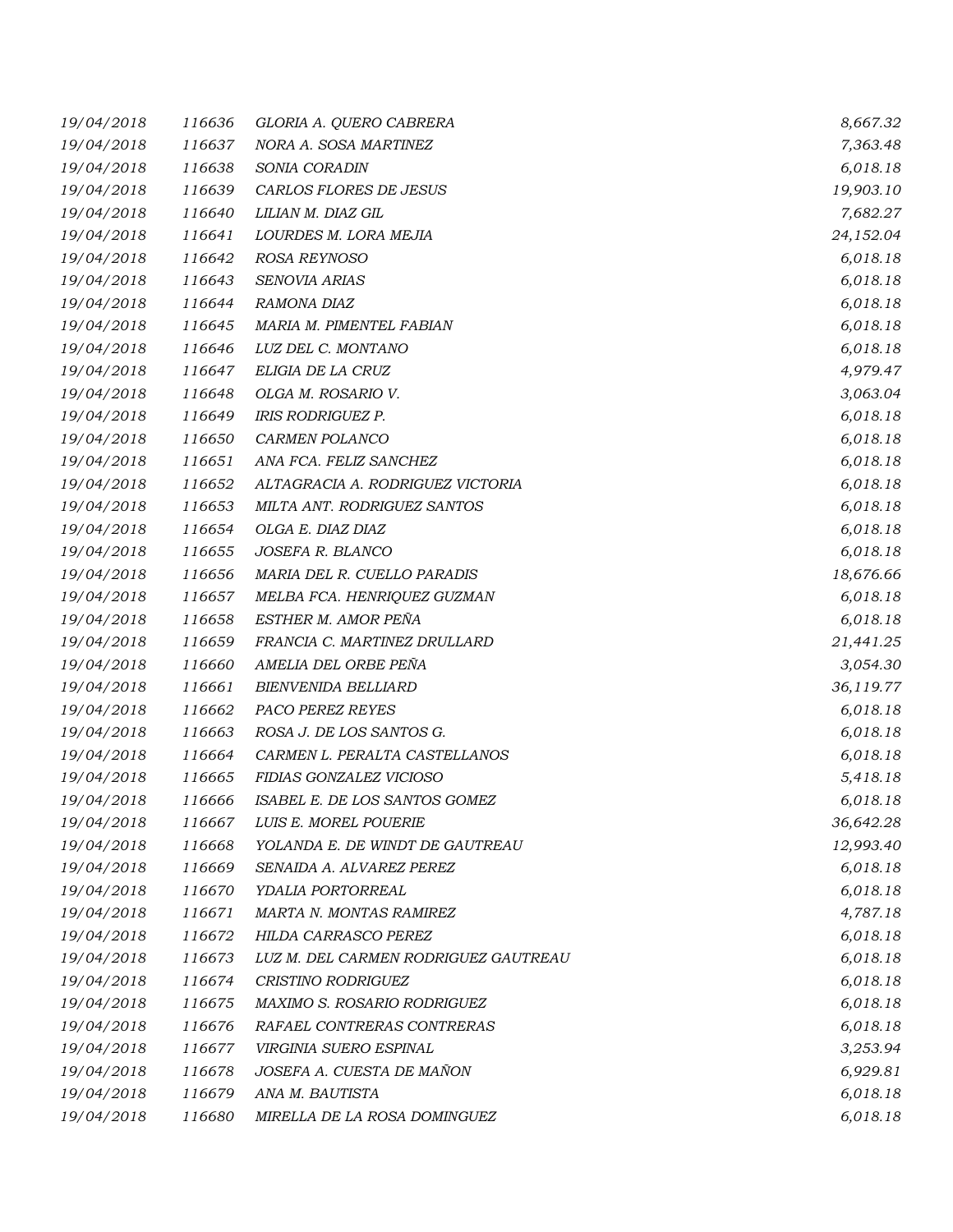| 19/04/2018 | 116681 | DORA H. STERLING VAZQUEZ             | 6,018.18  |
|------------|--------|--------------------------------------|-----------|
| 19/04/2018 | 116682 | JOSEFINA SUAZO ABREU                 | 32,621.32 |
| 19/04/2018 | 116683 | ALTAGRACIA A. GIL NOBLE              | 6,018.18  |
| 19/04/2018 | 116684 | RAFAELA DE JS. PEÑA LORA             | 2,983.72  |
| 19/04/2018 | 116685 | <b>LEON FLORES</b>                   | 32,440.83 |
| 19/04/2018 | 116686 | MARIA A. PAULINO MARTE               | 6,018.18  |
| 19/04/2018 | 116687 | CESAR A. VALLEJO NICOLAS             | 3,967.57  |
| 19/04/2018 | 116688 | LUCIA M. REYES PEREZ                 | 17,301.77 |
| 19/04/2018 | 116689 | <b>MERCEDES HIRALDO</b>              | 6,018.18  |
| 19/04/2018 | 116690 | RAMONA FLORES DE MATOS               | 4,880.68  |
| 19/04/2018 | 116691 | ELOISA NUÑEZ DE GONZALEZ             | 11,519.20 |
| 19/04/2018 | 116692 | MIREYA CAPELLAN A.                   | 6,018.18  |
| 19/04/2018 | 116693 | LUZ DEL C. SANCHEZ CALDERON          | 6,018.18  |
| 19/04/2018 | 116694 | <b>INES MDES. REYES CABRERA</b>      | 6,018.18  |
| 19/04/2018 | 116695 | <b>SILVESTRE COCO</b>                | 5,718.18  |
| 19/04/2018 | 116696 | ELISA VIVIECA                        | 6,018.18  |
| 19/04/2018 | 116697 | TERESA MORA DE LA ROSA               | 6,018.18  |
| 19/04/2018 | 116698 | PEDRO A. FERNANDEZ SALCEDO           | 37,938.19 |
| 19/04/2018 | 116699 | RAFAEL A. RODRIGUEZ GONZALEZ         | 27,900.61 |
| 19/04/2018 | 116700 | AFRICA E. SANTOS GUZMAN              | 6,018.18  |
| 19/04/2018 | 116701 | MILEDYS S. SOSA R.                   | 27,533.27 |
| 19/04/2018 | 116702 | MARCIANA ALT. RAMIREZ CORONA         | 17,179.09 |
| 19/04/2018 | 116703 | DAYSI R. VASQUEZ CRUZ                | 6,018.18  |
| 19/04/2018 | 116704 | CARMEN DE LOS A. LUCIANO GARCIA      | 4,278.10  |
| 19/04/2018 | 116705 | NEREYDA E. JAQUEZ LOZANO             | 6,018.18  |
| 19/04/2018 | 116706 | CARMEN L. SANTOS PIMENTEL            | 6,018.18  |
| 19/04/2018 | 116707 | AMERICA G. ESPINAL HUED              | 6,018.18  |
| 19/04/2018 | 116708 | RAMON ANT. CARABALLO ABREU           | 6,018.18  |
| 19/04/2018 | 116709 | CARLOS D. GARCIA GARCIA              | 6,018.18  |
| 19/04/2018 | 116710 | DULCE M. ESTEVEZ                     | 6,018.18  |
| 19/04/2018 | 116711 | MARIA DE LA C. CANELA CANELA         | 4,033.83  |
| 19/04/2018 | 116712 | FRANCISCO J. NUÑEZ GOMEZ             | 37,742.61 |
| 19/04/2018 | 116713 | MARIA G. DALMASI LORA                | 6,018.18  |
| 19/04/2018 | 116714 | CARMEN L. EDUARDO ICIANO             | 6,018.18  |
| 19/04/2018 | 116715 | CARMEN Y. COSME GUTIERREZ            | 3,498.67  |
| 19/04/2018 | 116716 | FRANCISCA R. PEREZ PEÑA              | 6,018.18  |
| 19/04/2018 | 116717 | ADRIANO GONZALEZ PANTALEON           | 4,587.57  |
| 19/04/2018 | 116718 | ANA J. LOPEZ GERMOSEN                | 6,018.18  |
| 19/04/2018 | 116719 | ROSAURA JULIA JIMENEZ DAJER DE LOPEZ | 26,372.75 |
| 19/04/2018 | 116720 | RAMONA DE JESUS ROSARIO              | 6,018.18  |
| 19/04/2018 | 116721 | MARIA A. CASTRO AGRAMONTE            | 6,018.18  |
| 19/04/2018 | 116722 | <b>AGUSTINA MARTE</b>                | 5,734.18  |
| 19/04/2018 | 116723 | EURIPIDES A. GARCIA GARCIA           | 36,436.81 |
| 19/04/2018 | 116724 | GENOVEVA I. ROSARIO                  | 6,018.18  |
| 19/04/2018 | 116725 | MARIA A. HONRADO BADIA               | 6,018.18  |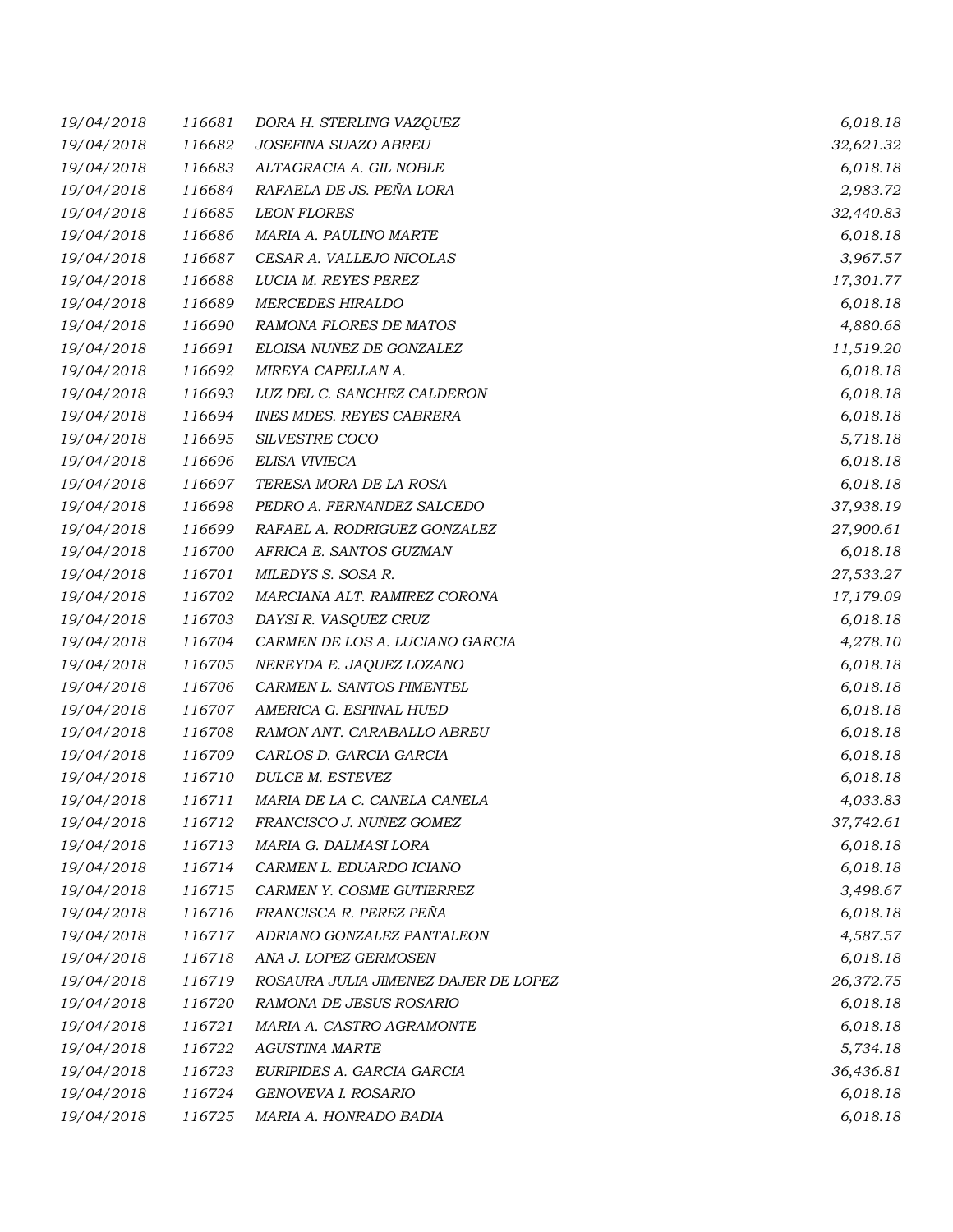| 19/04/2018 | 116726 | MARIA ALT. RAMOS GARCIA        | 6,018.18  |
|------------|--------|--------------------------------|-----------|
| 19/04/2018 | 116727 | JUAN ANT. SANCHEZ VILLA        | 3,763.09  |
| 19/04/2018 | 116728 | RAMONA JIMENEZ LIZARDO         | 6,018.18  |
| 19/04/2018 | 116729 | JOSEFA ALT. MEJIA MIESES       | 6,018.18  |
| 19/04/2018 | 116730 | ROSA PAREDES GARCIA            | 6,018.18  |
| 19/04/2018 | 116731 | <b>GUARIONEX BRITO TAVERAS</b> | 6,018.18  |
| 19/04/2018 | 116732 | PEDRO HERNANDEZ CRUCEY         | 6,018.18  |
| 19/04/2018 | 116733 | JUANA TRAVIESO VASQUEZ         | 6,018.18  |
| 19/04/2018 | 116734 | JUAN SEBASTIAN RODRIGUEZ       | 6,018.18  |
| 19/04/2018 | 116735 | AMELIA VALDEZ M.               | 6,018.18  |
| 19/04/2018 | 116736 | VALENTIN SUAREZ G.             | 6,018.18  |
| 19/04/2018 | 116737 | CAROLINA A. VICTORIA           | 6,018.18  |
| 19/04/2018 | 116738 | FRANCISCA A. TEJADA            | 6,018.18  |
| 19/04/2018 | 116739 | LOURDES M. NUÑEZ ROSARIO       | 6,018.18  |
| 19/04/2018 | 116740 | JOSE P. FLORES M.              | 9,998.46  |
| 19/04/2018 | 116741 | GREGORIO ARIAS CARRASCO        | 21,709.26 |
| 19/04/2018 | 116742 | DAVID A. FELIZ FELIZ           | 6,018.18  |
| 19/04/2018 | 116743 | MERCEDES SEGURA CUEVAS         | 3,225.82  |
| 19/04/2018 | 116744 | NERY MEDINA DIAZ               | 3,443.18  |
| 19/04/2018 | 116745 | MIGUELINA PEÑA MENDEZ          | 2,959.62  |
| 19/04/2018 | 116746 | DOMINGO GUZMAN MORETA FELIZ    | 3,009.09  |
| 19/04/2018 | 116747 | RICHARDIN DE J. DOTEL          | 7,490.44  |
| 19/04/2018 | 116748 | EUDES M. ENCARNACION FELIZ     | 6,018.18  |
| 19/04/2018 | 116749 | NEREIDA FLORIAN SANTANA        | 6,018.18  |
| 19/04/2018 | 116750 | SERGIO OLIVERO FELIZ           | 5,251.68  |
| 19/04/2018 | 116751 | ROSAURA FERRERAS FERRERAS      | 6,018.18  |
| 19/04/2018 | 116752 | NURIS M. NOVAS MATOS           | 3,356.15  |
| 19/04/2018 | 116753 | MIGUEL MEDINA PEREZ            | 12,252.15 |
| 19/04/2018 | 116754 | LIVIO G. RIVAS                 | 6,018.18  |
| 19/04/2018 | 116755 | <b>BIENVENIDA VELOZ</b>        | 6,018.18  |
| 19/04/2018 | 116756 | EUGENIA PEREZ SANTANA          | 5,592.46  |
| 19/04/2018 | 116757 | PEDRO REYES MEDINA             | 5,718.18  |
| 19/04/2018 | 116758 | FELICIA CUEVAS CARVAJAL        | 3,696.13  |
| 19/04/2018 | 116759 | <b>JUSTO FERRERAS PEREZ</b>    | 6,018.18  |
| 19/04/2018 | 116760 | VICTOR R. CONCEPCION ROMERO    | 6,018.18  |
| 19/04/2018 | 116761 | ADELFA A. HERRERA TERRERO      | 6,018.18  |
| 19/04/2018 | 116762 | SENEO MONTERO MONTAS           | 5,592.27  |
| 19/04/2018 | 116763 | XIOMARA A. MONTERO JIMENEZ     | 5,534.11  |
| 19/04/2018 | 116764 | RAMON A. MORETA                | 5,618.18  |
| 19/04/2018 | 116765 | SIMONA FAMILIA ZABALA          | 4,377.98  |
| 19/04/2018 | 116766 | VENECIA RUIZ MATEO             | 5,518.18  |
| 19/04/2018 | 116767 | AUGUSTO E. OVIEDO PEÑA         | 7,123.54  |
| 19/04/2018 | 116768 | ANERTA ALT. RODRIGUEZ          | 32,683.32 |
| 19/04/2018 | 116769 | RAMON A. GUTIERREZ GARCIA      | 6,018.18  |
| 19/04/2018 | 116770 | JUAN DE LA C. TEJEDA ACOSTA    | 10,020.54 |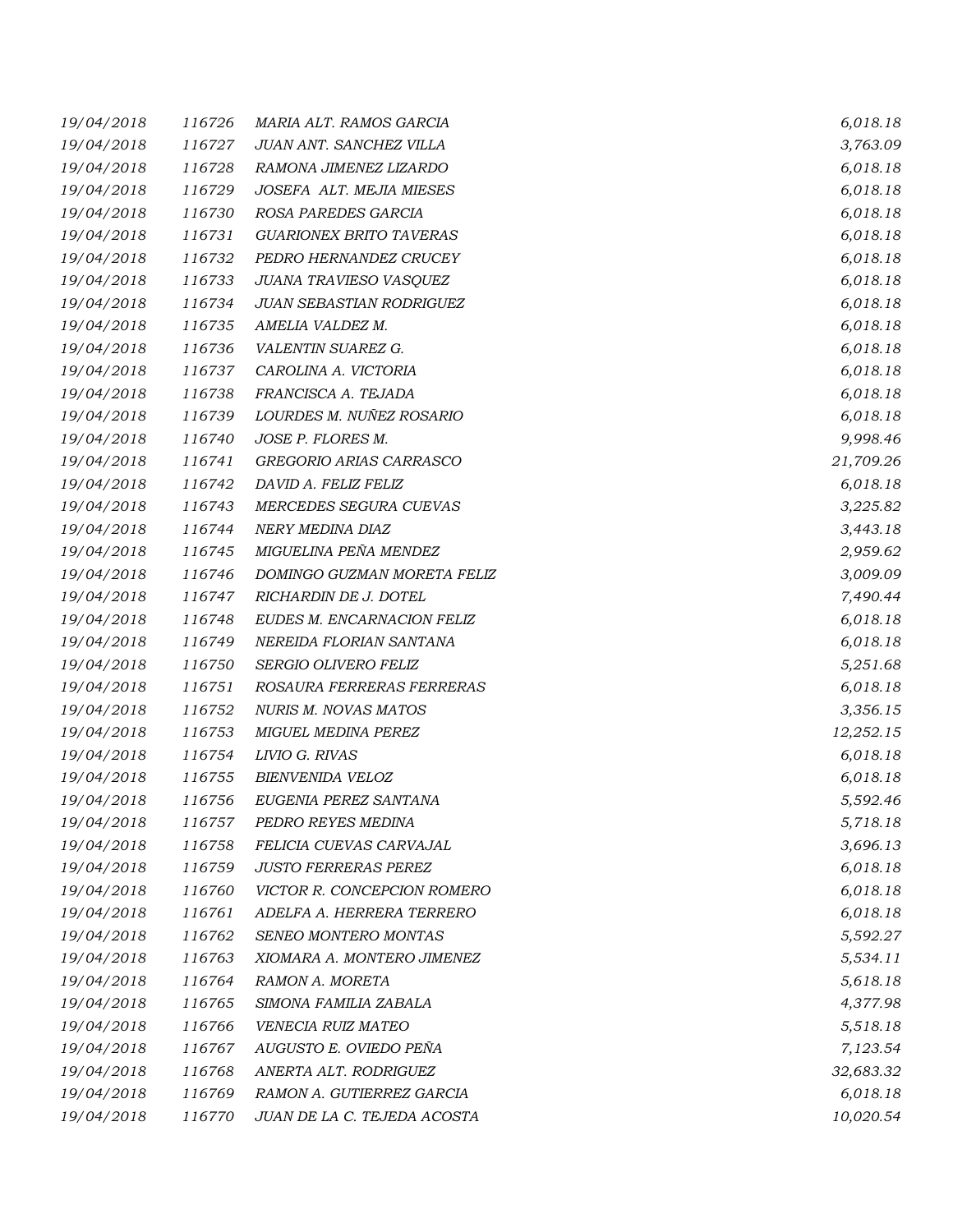| 19/04/2018 | 116771 | JUANA LUCIA A. SANCHEZ G.                | 6,018.18   |
|------------|--------|------------------------------------------|------------|
| 19/04/2018 | 116772 | ANTHIA M. REYES JIMENEZ                  | 5,618.18   |
| 19/04/2018 | 116773 | MANUEL E. SOSA CRUZ                      | 5,518.18   |
| 19/04/2018 | 116774 | DANIEL MEDINA BELLIARD                   | 6,018.18   |
| 19/04/2018 | 116775 | LUCILA NUÑEZ CASTRO                      | 6,018.18   |
| 19/04/2018 | 116776 | ANA M. BAEZ ROSARIO                      | 6,018.18   |
| 19/04/2018 | 116777 | RAMONA REYES CARRASCO                    | 6,018.18   |
| 19/04/2018 | 116778 | ELBA H. VARGAS FRIAS                     | 6,018.18   |
| 19/04/2018 | 116779 | EVARISTO JIMENEZ FIGUEREO                | 10,720.63  |
| 19/04/2018 | 116780 | GUARINA E. MERCEDES HERNANDEZ FERDINARD  | 6,018.18   |
| 19/04/2018 | 116781 | LUIS J. BOURGET FROMETA                  | 38,387.50  |
| 19/04/2018 | 116782 | RUTH MONTALVO FRANCISCO                  | 29,497.03  |
| 19/04/2018 | 116783 | ROSARIO N. ARIAS GERMAN                  | 6,018.18   |
| 19/04/2018 | 116784 | ELIDA E. SANCHEZ NINA                    | 16,855.44  |
| 19/04/2018 | 116785 | ENEIDA DOMINGUEZ                         | 6,018.18   |
| 19/04/2018 | 116786 | JOSEFINA GURIDIS POZO                    | 6,018.18   |
| 19/04/2018 | 116787 | ALTAGRACIA M. PLACENCIO FORTUNA          | 6,018.18   |
| 19/04/2018 | 116788 | ARGENTINA ORTIZ PERDOMO                  | 3,519.29   |
| 19/04/2018 | 116789 | CARMELA MATOS TEJEDA                     | 6,018.18   |
| 19/04/2018 | 116790 | MARIA SEVERINO DE LEON                   | 6,018.18   |
| 19/04/2018 | 116791 | <b>JULIANA PINEDA</b>                    | 6,018.18   |
| 19/04/2018 | 116792 | MARITZA MEJIA DUVERGE                    | 5,518.18   |
| 19/04/2018 | 116793 | <b>JOSEFA REYES APONTE</b>               | 6,018.18   |
| 19/04/2018 | 116794 | CARMEN MA. MORALES MORALES               | 5,518.18   |
| 19/04/2018 | 116795 | <b>JULIA ARRIAGA PONTIER</b>             | 5,487.18   |
| 19/04/2018 | 116796 | HILDA L. LAMARCHE UBIERA                 | 3,159.48   |
| 19/04/2018 | 116797 | EDELMIRA RAMIREZ DE ESPINAL              | 6,018.18   |
| 19/04/2018 | 116798 | LUCINDA ESPINAL                          | 5,834.18   |
| 19/04/2018 | 116799 | CARMEN A. CASADO MARTINEZ                | 6,018.18   |
| 19/04/2018 | 116800 | <b>MELANIA BELEN</b>                     | 3,603.71   |
| 19/04/2018 | 116801 | JUANA JIMENEZ E.                         | 6,018.18   |
| 19/04/2018 | 116802 | GLORIA A. QUERO CABRERA                  | 8,667.32   |
| 19/04/2018 | 116803 | SENEO MONTERO MONTAS                     | 5,592.27   |
| 19/04/2018 | 116804 | FELIX R. CUEVAS RUFINO                   | 1,003.03   |
| 19/04/2018 | 116805 | <b>JULIO H. HERRERA MATOS</b>            | 1,103.33   |
| 19/04/2018 | 116806 | MANUEL A. LEMONIER JIMENEZ               | 495.88     |
| 19/04/2018 | 116807 | <b>INES JOSE G.</b>                      | 922.18     |
| 20/04/2018 | 116808 | CONSEJO DEL PODER JUDICIAL               | 14,131.00  |
| 20/04/2018 | 116809 | CONSEJO DEL PODER JUDICIAL               | 3,981.90   |
| 20/04/2018 | 116810 | <b>INSTITUTO DE AUXILIOS Y VIVIENDAS</b> | 175.00     |
| 20/04/2018 | 116811 | FONDO DE PENSIONES Y JUBILACIONES        | 95,868.49  |
| 20/04/2018 | 116812 | COOPNASEJU                               | 153,598.60 |
| 20/04/2018 | 116813 | CONSEJO DEL PODER JUDICIAL               | 1,137.50   |
| 20/04/2018 | 116814 | COOPNASEJU                               | 63,533.00  |
| 20/04/2018 | 116815 | CONSEJO DEL PODER JUDICIAL               | 79,127.41  |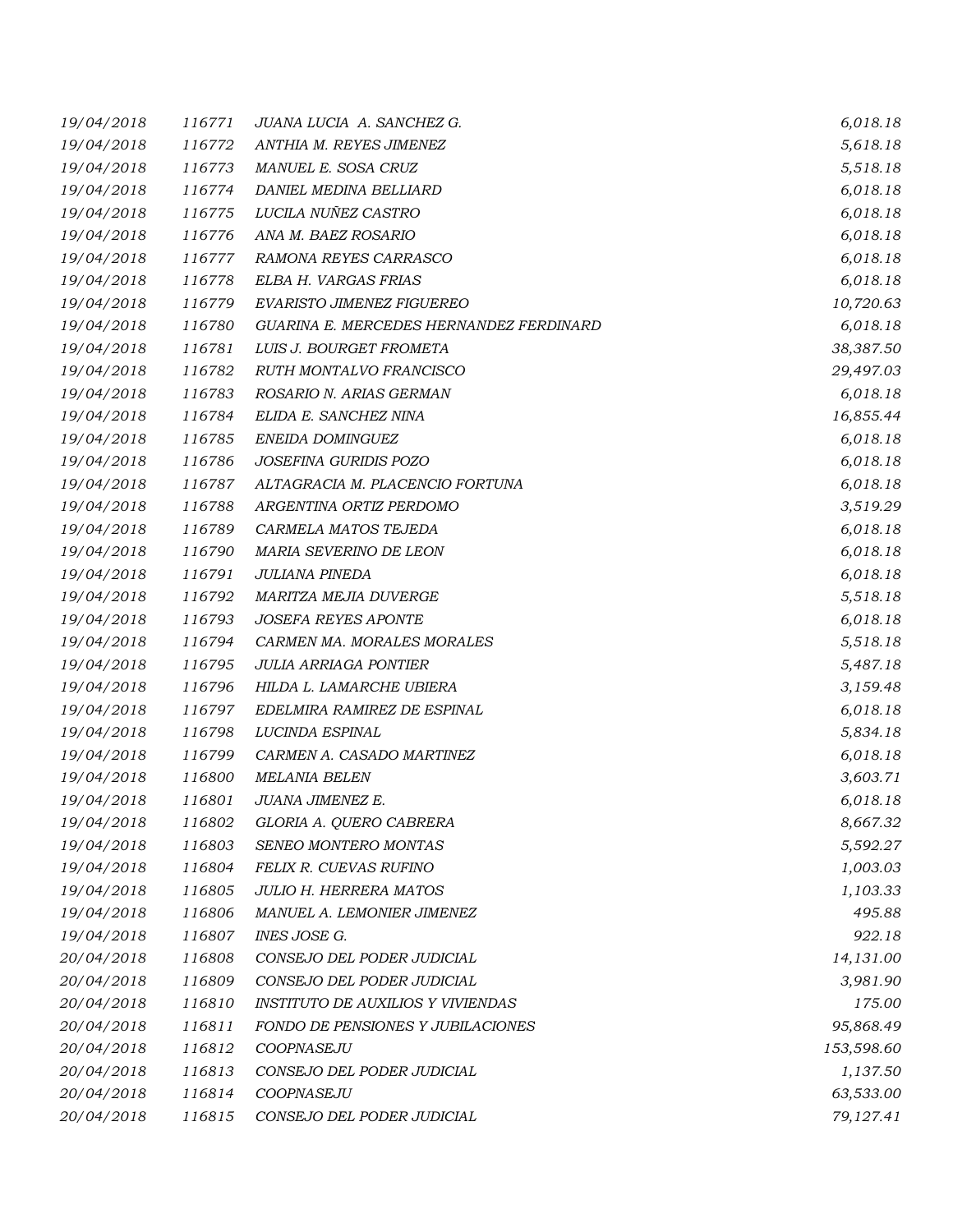| 23/04/2018 | 116816 | CARLOS M. DE LA CRUZ MENDOZA             | 141,479.71 |
|------------|--------|------------------------------------------|------------|
| 23/04/2018 | 116817 | CRISTIAN A. PRENZA TAVERAS               | 14,350.61  |
| 23/04/2018 | 116818 | VIVIAN V. ROJAS HENRIQUEZ                | 18,697.17  |
| 23/04/2018 | 116819 | MARIA A. MUÑOZ PADILLA                   | 82,409.07  |
| 23/04/2018 | 116820 | EDDY S. LUNA ARIAS                       | 35,482.56  |
| 23/04/2018 | 116821 | HOSNY V. BATISTA GARCIA                  | 34,836.97  |
| 23/04/2018 | 116822 | JOSE D. MATEO PEREZ                      | 20,365.48  |
| 23/04/2018 | 116823 | VANYELI MENDEZ TAVAREZ                   | 12,672.71  |
| 23/04/2018 | 116824 | ESMERALDA N. PERALTA CAPELLAN            | 22,156.00  |
| 23/04/2018 | 116825 | JUAN M. GOMEZ OVALLES                    | 11,528.00  |
| 23/04/2018 | 116826 | PAMELA Y. ESPINAL CHECO                  | 9,185.87   |
| 23/04/2018 | 116827 | KATHERINE DEL C. MATEO HERNANDEZ         | 20,664.00  |
| 23/04/2018 | 116828 | ANAMAXI RONDON SALDAÑA                   | 20,664.00  |
| 23/04/2018 | 116829 | PETRONILA ORTIZ ANDUJAR                  | 21,116.54  |
| 23/04/2018 | 116830 | FELIX M. JOAQUIN DIAZ                    | 17,559.39  |
| 23/04/2018 | 116831 | REYNA D. ASENCIO BATISTA                 | 15,196.00  |
| 23/04/2018 | 116832 | FERNANDO E. FERNANDEZ FELIZ              | 9,611.33   |
| 23/04/2018 | 116833 | DANNY R. DOTEL MATOS                     | 9,611.33   |
| 23/04/2018 | 116834 | YISSEL ALT. DE LEON COLON                | 9,586.33   |
| 23/04/2018 | 116835 | YEROMI PIMENTEL ESPINOSA                 | 9,586.33   |
| 23/04/2018 | 116836 | MILAGROS P. FORTUNA RUBEN                | 9,586.33   |
| 23/04/2018 | 116837 | CESARINA DEL R. CASTRO REGALADA          | 12,116.61  |
| 23/04/2018 | 116838 | YUDERKYS R. MEJIA MARTINEZ               | 12,487.34  |
| 23/04/2018 | 116839 | KELISER MADRIGAL LORENZO                 | 15,196.00  |
| 23/04/2018 | 116840 | DARLING M. GARCIA POLANCO                | 9,586.33   |
| 23/04/2018 | 116841 | MIGUEL A. LOPEZ RAMIREZ                  | 20,803.33  |
| 23/04/2018 | 116842 | AGUSTIN VILASECA CASTILLO                | 20,828.33  |
| 23/04/2018 | 116843 | CREULIN V. VALDEZ LOPEZ                  | 20,803.33  |
| 23/04/2018 | 116844 | RAMONA E. GONZALEZ PEREZ                 | 16,009.33  |
| 23/04/2018 | 116845 | <b>KELVIN R. INFANTE LOPEZ</b>           | 18,340.00  |
| 23/04/2018 | 116846 | <b>INSTITUTO DE AUXILIOS Y VIVIENDAS</b> | 475.00     |
| 23/04/2018 | 116847 | FONDO DE PENSIONES Y JUBILACIONES        | 25,185.91  |
| 23/04/2018 | 116848 | CONSEJO DEL PODER JUDICIAL               | 0.00       |
| 23/04/2018 | 116849 | CONSEJO DEL PODER JUDICIAL               | 12,593.00  |
| 23/04/2018 | 116850 | CABO FAUSTO ML. UREÑA BURGOS             | 4,533.33   |
| 23/04/2018 | 116851 | CABO YOSE A. NOLASCO MEJIA               | 6,000.00   |
| 24/04/2018 | 116852 | ALBA S. BURROUGHS LABORT                 | 4,223.28   |
| 24/04/2018 | 116853 | CONSEJO DEL PODER JUDICIAL               | 8,381.20   |
| 24/04/2018 | 116854 | CONSEJO DEL PODER JUDICIAL               | 39,018.85  |
| 24/04/2018 | 116855 | JOSE D. CABRERA ESCOTO                   | 11,475.00  |
| 24/04/2018 | 116856 | FRANKAYSIS M. ROSARIO SILVA              | 95.00      |
| 24/04/2018 | 116857 | COOPNASEJU                               | 21,007.88  |
| 24/04/2018 | 116858 | CONSEJO DEL PODER JUDICIAL               | 38,586.96  |
| 24/04/2018 | 116859 | CONSEJO DEL PODER JUDICIAL               | 21,350.00  |
| 25/04/2018 | 116860 | SANTA A. ROSA MERCADO                    | 0.00       |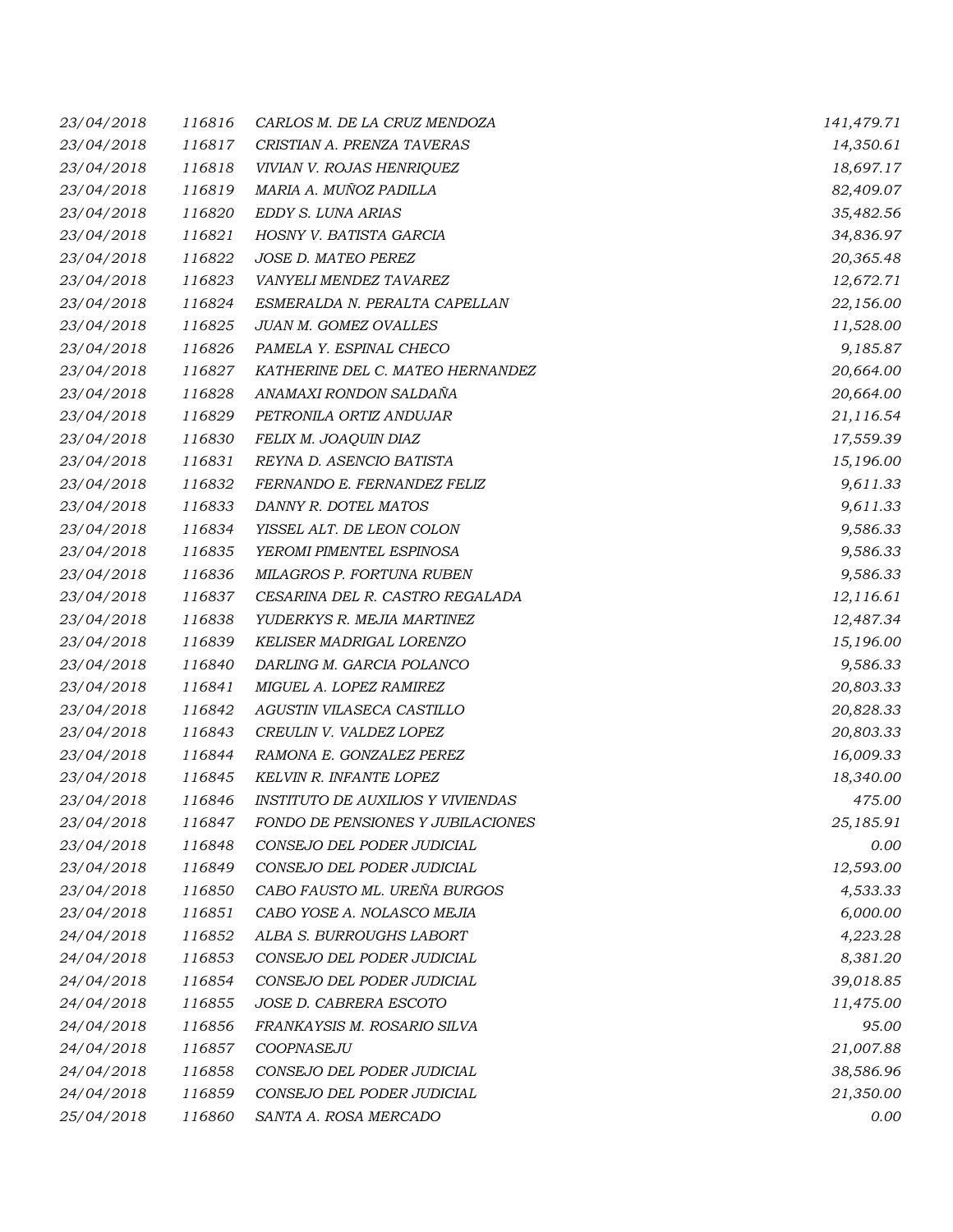| 25/04/2018 | 116861 | LEUDIS A. CASTILLO GONZALEZ              | 8,299.00     |
|------------|--------|------------------------------------------|--------------|
| 25/04/2018 | 116862 | COOPNASEJU                               | 0.00         |
| 25/04/2018 | 116863 | CONSEJO DEL PODER JUDICIAL               | 11,018.74    |
| 25/04/2018 | 116864 | CONSEJO DEL PODER JUDICIAL               | 1,925.00     |
| 25/04/2018 | 116865 | FELIPE B. MONTAS SUAZO                   | 1,596,672.00 |
| 25/04/2018 | 116866 | SANTA A. ROSA MERCADO                    | 4,908.47     |
| 25/04/2018 | 116867 | COOPNASEJU                               | 18,863.98    |
| 26/04/2018 | 116868 | ROSALY SUGEL HEREDIA MOTANO              | 19,860.51    |
| 26/04/2018 | 116869 | <b>INSTITUTO DE AUXILIOS Y VIVIENDAS</b> | 25.00        |
| 26/04/2018 | 116870 | FONDO DE PENSIONES Y JUBILACIONES        | 846.19       |
| 26/04/2018 | 116871 | CONSEJO DEL PODER JUDICIAL               | 423.10       |
| 27/04/2018 | 116872 | <b>INSTITUTO DE AUXILIOS Y VIVIENDAS</b> | 75.00        |
| 27/04/2018 | 116873 | FONDO DE PENSIONES Y JUBILACIONES        | 3,890.16     |
| 27/04/2018 | 116874 | COLECTOR DE IMPUESTOS INTERNOS           | 3,170.19     |
| 27/04/2018 | 116875 | CONSEJO DEL PODER JUDICIAL               | 7,658.33     |
| 27/04/2018 | 116876 | COOPNASEJU                               | 13,608.28    |
| 27/04/2018 | 116877 | COOPNASEJU                               | 6,452.00     |
| 27/04/2018 | 116878 | CONSEJO DEL PODER JUDICIAL               | 1,945.08     |
| 27/04/2018 | 116879 | ROSY A. TEJADA JIMENEZ                   | 15,461.52    |
| 27/04/2018 | 116880 | PATRICIA REYNOSO CASTRO                  | 22,345.52    |
| 27/04/2018 | 116881 | VERONICA M. CABRERA DE PEREZ             | 32,185.99    |
| 27/04/2018 | 116882 | ALFREDO DE LOS SANTOS DE LA CRUZ         | 27,284.89    |
| 27/04/2018 | 116883 | <b>MARIBEL MARTINEZ VERAS</b>            | 1,984.36     |
| 27/04/2018 | 116884 | CANDIDA OLIVO                            | 81,577.84    |
| 27/04/2018 | 116885 | ROSA MA. PAREDES CALCAÑO                 | 57,104.46    |
| 27/04/2018 | 116886 | MERY C. MATTA HILARIO                    | 48,946.72    |
| 27/04/2018 | 116887 | THELMA V. REYES GARCIA                   | 146,840.07   |
| 27/04/2018 | 116888 | NELSON B. DE LA ROSA PAULINO             | 65,262.28    |
| 27/04/2018 | 116889 | BADIA A. WEHBE GUZMAN                    | 48,946.72    |
| 27/04/2018 | 116890 | FRANCIA Y. CLASE CLASE                   | 22,660.51    |
| 27/04/2018 | 116891 | BRACILIA DEL C. CORTES RAPOSO            | 4,078.89     |
| 27/04/2018 | 116892 | SENIA MONTERO ALVAREZ                    | 32,631.12    |
| 27/04/2018 | 116893 | SARA CONTRERAS TORIBIO                   | 6,266.89     |
| 27/04/2018 | 116894 | MAIRENY VEGA CRUZ                        | 2,774.66     |
| 27/04/2018 | 116895 | ILCANIA Y. CABRERA CABRERA               | 7,032.31     |
| 27/04/2018 | 116896 | BERTA G. DE LOS M. GOMEZ GIL             | 70,064.46    |
| 27/04/2018 | 116897 | JUAN ANT. REYES UREÑA                    | 53,025.61    |
| 27/04/2018 | 116898 | LUIS N. GOMEZ GIL                        | 4,078.89     |
| 27/04/2018 | 116899 | ELIZABETH MARTE LIRIO                    | 48,600.00    |
| 27/04/2018 | 116900 | LIDIA A. PUIG FRANCISCO                  | 16,315.56    |
| 27/04/2018 | 116901 | MIGUELINA D. CRESPO DIAZ                 | 36,710.01    |
| 27/04/2018 | 116902 | ANA R. DE LEON GUZMAN                    | 93,960.00    |
| 27/04/2018 | 116903 | FABIOLA FLORENTINO ROJAS                 | 15,724.63    |
| 27/04/2018 | 116904 | <b>IDALY ROSARIO PAULINO</b>             | 7,032.31     |
| 27/04/2018 | 116905 | LORENZO A. VARGAS CRUZ                   | 93,960.00    |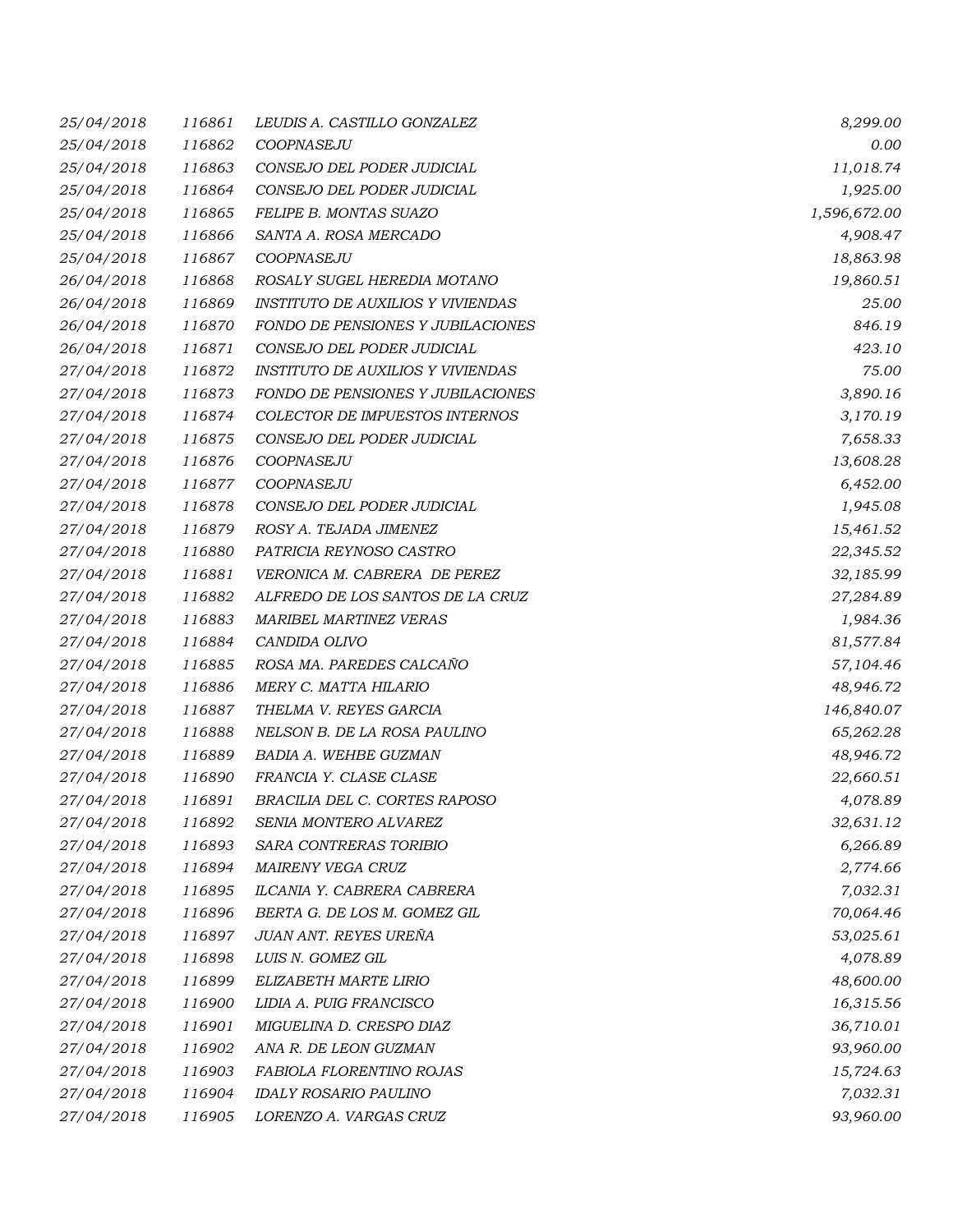| 27/04/2018 | 116906 | CESAR E. CABRAL ORTIZ               | 16,315.57  |
|------------|--------|-------------------------------------|------------|
| 27/04/2018 | 116907 | MODESTO R. CAMACHO SANTANA          | 81,577.84  |
| 27/04/2018 | 116908 | MILTON C. MONTES POLANCO            | 32,631.12  |
| 27/04/2018 | 116909 | ROSA M. ALMONTE FRANCISCO           | 93,960.00  |
| 27/04/2018 | 116910 | BERNARDINA PEÑA JIMENEZ             | 16,315.56  |
| 27/04/2018 | 116911 | GRISELDA R. SALAZAR TAVERAS         | 45,591.12  |
| 27/04/2018 | 116912 | JOSEFINA COMPRES SANTANA            | 74,143.38  |
| 27/04/2018 | 116913 | ALBANIA ALT. CONTRERAS SANCHEZ      | 48,600.00  |
| 27/04/2018 | 116914 | CAROLYN D. BONILLA ESPINO           | 5,625.85   |
| 27/04/2018 | 116915 | OSCAR E. GENAO GONZALEZ             | 5,549.31   |
| 27/04/2018 | 116916 | <b>JULIO C. FERNANDEZ RODRIGUEZ</b> | 5,549.31   |
| 27/04/2018 | 116917 | CARMEN LOPEZ MEREJO                 | 20,394.46  |
| 27/04/2018 | 116918 | JOSE F. THEN REINOSO                | 65,262.24  |
| 27/04/2018 | 116919 | PABLO ALB. MERCEDES SUAREZ          | 12,236.67  |
| 27/04/2018 | 116920 | YIRALDY ALT. HERNANDEZ GONZALEZ     | 4,078.89   |
| 27/04/2018 | 116921 | LORENZO FLORIMON ESPINAL            | 4,078.89   |
| 27/04/2018 | 116922 | ISA R. RONDON POLANCO               | 8,157.78   |
| 27/04/2018 | 116923 | FRANCISCO TORRES DE LA CRUZ         | 48,600.00  |
| 27/04/2018 | 116924 | MAYRA J. DE LA CRUZ LORA            | 40,788.92  |
| 27/04/2018 | 116925 | <b>MARINO VILORIO MERCEDES</b>      | 11,033.68  |
| 27/04/2018 | 116926 | FRANCISCO ALB. ANTIGUA PORTUHONDO   | 48,600.00  |
| 27/04/2018 | 116927 | ALBANIA ANT. CORNIEL GARCIA         | 4,078.89   |
| 27/04/2018 | 116928 | ADALGISA MEJIA HERRERA              | 11,280.40  |
| 27/04/2018 | 116929 | DAYARIS E. PINEDA ACOSTA            | 20,393.70  |
| 27/04/2018 | 116930 | LIBIS M. MEREJO PEREZ               | 48,946.72  |
| 27/04/2018 | 116931 | RUTH M. GONZALEZ DE LOS SANTOS      | 57,104.46  |
| 27/04/2018 | 116932 | JOSELYN A. MATEO SALCIE             | 48,946.68  |
| 27/04/2018 | 116933 | NELY J. ARNAUT DE LOS SANTOS        | 8,157.78   |
| 27/04/2018 | 116934 | JUANA M. CONCEPCION MORETA          | 48,946.70  |
| 27/04/2018 | 116935 | DIOGENES OGANDO OGANDO              | 12,236.67  |
| 27/04/2018 | 116936 | SERVIO ANT. MONTILLA MONTILLA       | 16,315.56  |
| 27/04/2018 | 116937 | DOMINGA T. MORILLO MONTERO          | 4,078.89   |
| 27/04/2018 | 116938 | MARITZA RAMIREZ DE OLEO             | 4,960.89   |
| 27/04/2018 | 116939 | SONIA N. CARRASCO ANDUJAR           | 8,157.78   |
| 27/04/2018 | 116940 | BRUNILDA FORTUNA RUBEN              | 32,631.12  |
| 27/04/2018 | 116941 | ANA A. HENRIQUEZ GUZMAN             | 48,946.68  |
| 27/04/2018 | 116942 | ALEYDA FRANCO TEJADA                | 243,000.00 |
| 27/04/2018 | 116943 | RAMON ALB. ROMANO CONTRERAS         | 89,735.58  |
| 27/04/2018 | 116944 | TOMAS TAVERAS PEREZ                 | 53,025.57  |
| 27/04/2018 | 116945 | WANDA Y. VARGAS PERALTA             | 243,000.00 |
| 27/04/2018 | 116946 | MARIA M. PEÑA                       | 4,078.89   |
| 27/04/2018 | 116947 | <b>JOSE N. ESTEVEZ RODRIGUEZ</b>    | 12,236.67  |
| 27/04/2018 | 116948 | ALEJANDRINA CORDERO                 | 7,937.42   |
| 27/04/2018 | 116949 | MARIA K. SEPULVEDA CONSTANZO        | 3,760.14   |
| 27/04/2018 | 116950 | JOSÉ ML. NARANJO DE LA CRUZ         | 11,553.08  |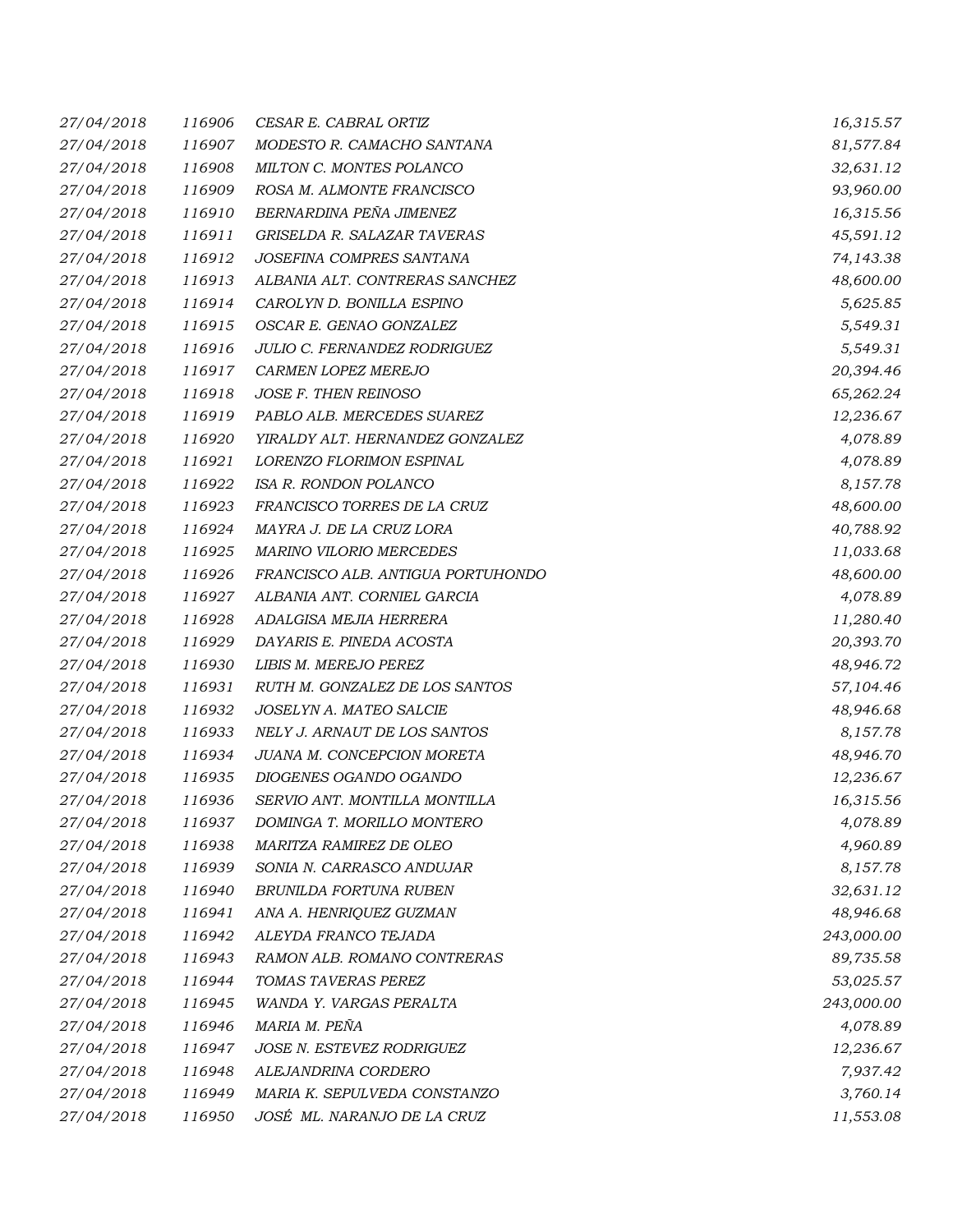| 27/04/2018 | 116951 | PEDRO P. GARCIA VASQUEZ                  | 24,473.34     |
|------------|--------|------------------------------------------|---------------|
| 27/04/2018 | 116952 | MABELYN F. BERNARD ORTIZ                 | 17,394.21     |
| 27/04/2018 | 116953 | ANTHONY A. RODRIGUEZ PAULINO             | 35,754.76     |
| 27/04/2018 | 116954 | GERTRUDIS M. ADAMES BATISTA              | 8,157.78      |
| 27/04/2018 | 116955 | ROSANNY VARGAS SANCHEZ                   | 16,552.25     |
| 27/04/2018 | 116956 | MARITZA DEL C. GARCIA GOMEZ              | 28,552.25     |
| 27/04/2018 | 116957 | DIANA DE JESUS MARTE                     | 9,830.89      |
| 27/04/2018 | 116958 | OFELIA ALCANTARA GARCIA                  | 4,078.89      |
| 27/04/2018 | 116959 | JUAN L. AQUINO CORNIELES                 | 16,315.56     |
| 27/04/2018 | 116960 | ROSSEMARY HENRIQUEZ LEYBA                | 8,276.12      |
| 27/04/2018 | 116961 | OSCAR MOQUETE CUEVAS                     | 20,394.46     |
| 27/04/2018 | 116962 | ROSA E. ALMONTE R. DE VENTURA            | 4,078.89      |
| 27/04/2018 | 116963 | ABRAHAM GARCIA                           | 8,157.78      |
| 27/04/2018 | 116964 | MONICA A. GUTIERREZ POLANCO              | 11,978.85     |
| 27/04/2018 | 116965 | MARIA E. ESTEVEZ MEJIA                   | 38,880.00     |
| 27/04/2018 | 116966 | REGINA SANCHEZ TORIBIO                   | 8,157.78      |
| 27/04/2018 | 116967 | HECTOR F. MARTINEZ                       | 8,157.78      |
| 27/04/2018 | 116968 | CONSEJO DEL PODER JUDICIAL               | 20,394.46     |
| 27/04/2018 | 116969 | FONDO DE PENSIONES Y JUBILACIONES        | 12,023,866.70 |
| 27/04/2018 | 116970 | INSTITUTO NACIONAL DE LA VIVIENDA        | 366.95        |
| 27/04/2018 | 116971 | DOMINGA REYNOSO MOLINA                   | 2,000.00      |
| 27/04/2018 | 116972 | EMMACULADA N. DEL ORBE PEREZ             | 4,000.00      |
| 27/04/2018 | 116973 | YAHAIRA ALT. RAMOS QUEZADA               | 3,000.00      |
| 27/04/2018 | 116974 | YANIA MARMOL PUELLO                      | 2,000.00      |
| 27/04/2018 | 116975 | JOHANNA MARTINEZ BATISTA                 | 2,000.00      |
| 27/04/2018 | 116976 | JOSEFINA MERCEDES REYES ESPINAL          | 3,000.00      |
| 27/04/2018 | 116977 | INSTITUTO DE AUXILIOS Y VIVIENDA         | 1,873.69      |
| 27/04/2018 | 116978 | FUNDACION DE CREDITO EDUCATIVO           | 511,513.00    |
| 27/04/2018 | 116979 | CONSEJO DEL PODER JUDICIAL               | 600.00        |
| 27/04/2018 | 116980 | CONSEJO DEL PODER JUDICIAL               | 364,330.24    |
| 27/04/2018 | 116981 | CONSEJO DEL PODER JUDICIAL               | 20,437.40     |
| 27/04/2018 | 116982 | CONSEJO DEL PODER JUDICIAL               | 5,000.00      |
| 27/04/2018 | 116983 | CARLOS ML. MENDEZ L.                     | 9,900.00      |
| 27/04/2018 | 116984 | AURA MARIA YBELICE MERCEDES              | 2,000.00      |
| 27/04/2018 | 116985 | LISSET MARIBEL HERNANDEZ PENA            | 6,000.00      |
| 27/04/2018 | 116986 | NURYS LANDA VALDEZ SANCHEZ               | 2,500.00      |
| 27/04/2018 | 116987 | CONSEJO DEL PODER JUDICIAL               | 1,735.40      |
| 27/04/2018 | 116988 | CONSEJO DEL PODER JUDICIAL               | 17,015.89     |
| 27/04/2018 | 116989 | DULCE MARIA AQUINO GONZALEZ              | 3,600.00      |
| 27/04/2018 | 116990 | NAZARET ALMONTE SUAREZ                   | 7,500.00      |
| 27/04/2018 | 116991 | <b>INSTITUTO DE AUXILIOS Y VIVIENDAS</b> | 165,875.00    |
| 27/04/2018 | 116992 | CONSEJO DEL PODER JUDICIAL               | 4,201.81      |
| 27/04/2018 | 116993 | CONSEJO DEL PODER JUDICIAL               | 5,203.52      |
| 27/04/2018 | 116994 | CONSEJO DEL PODER JUDICIAL               | 2,794.80      |
| 27/04/2018 | 116995 | FAVIANA L. MATOS MATOS                   | 2,000.00      |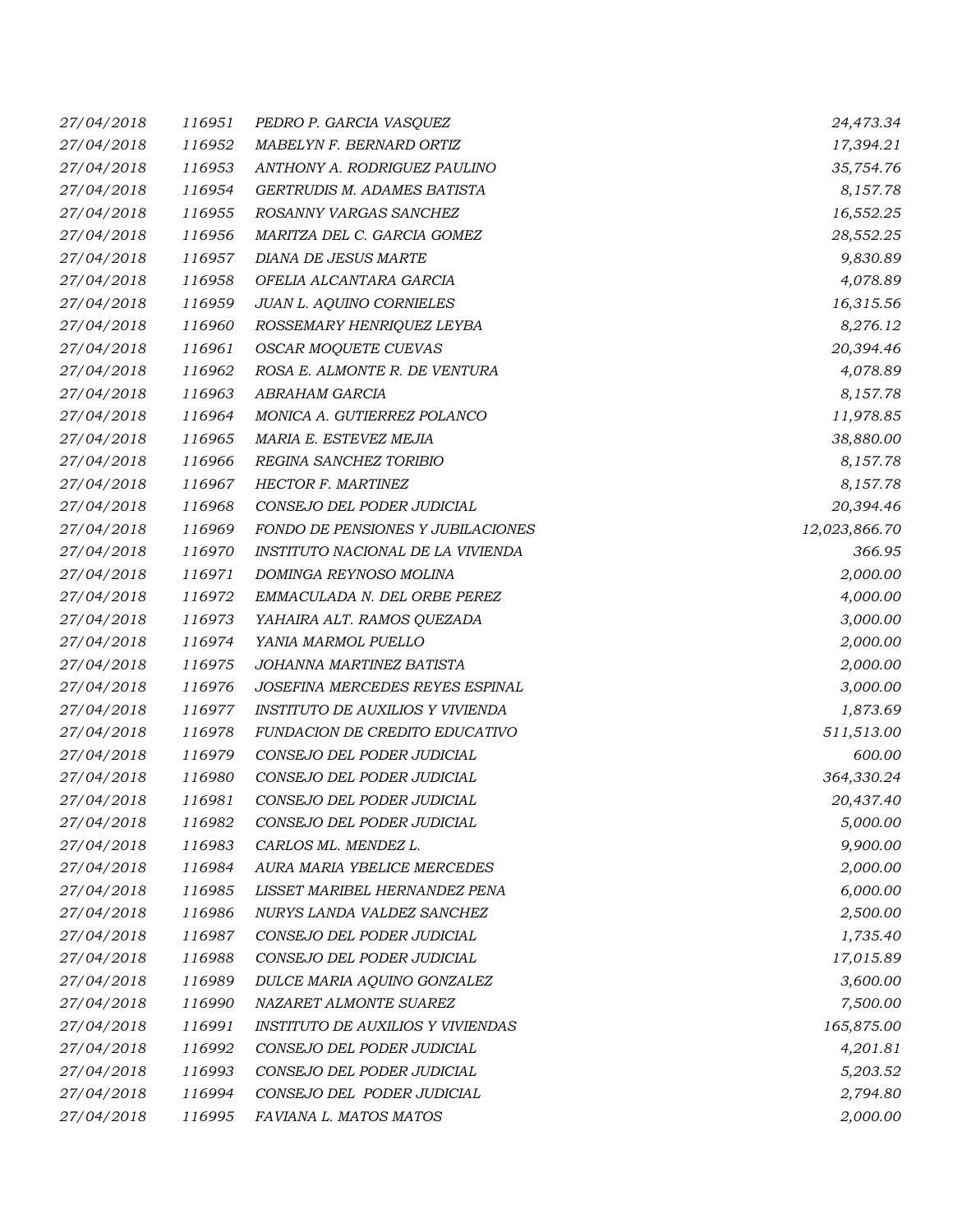|            |        | TOTAL RD\$                               | 78,356,346.22 |
|------------|--------|------------------------------------------|---------------|
| 27/04/2018 | 117023 | COLECTOR DE IMPUESTOS INTERNOS           | 16,458,607.91 |
| 27/04/2018 | 117022 | COLECTOR DE IMPUESTOS INTERNOS           | 10,000,000.00 |
| 27/04/2018 | 117021 | <b>COLECTOR DE IMPUESTOS INTERNOS</b>    | 752,862.43    |
| 27/04/2018 | 117020 | COLECTOR DE IMPUESTOS INTERNOS           | 2,321,912.81  |
| 27/04/2018 | 117019 | SGTO. FRAWILKEN CISNERO FARINA           | 5,000.00      |
| 27/04/2018 | 117018 | TTE. COR. MANUEL ALMONTE MARTE           | 10,000.00     |
| 27/04/2018 | 117017 | <b>FONDO DE PENSIONES Y JUBILACIONES</b> | 10,000,000.00 |
| 27/04/2018 | 117016 | FONDO DE PENSIONES Y JUBILACIONES        | 14,230,747.91 |
| 27/04/2018 | 117015 | COLECTOR DE IMPUESTOS INTERNOS           | 0.00          |
| 27/04/2018 | 117014 | FONDO DE PENSIONES Y JUBILACIONES        | 0.00          |
| 27/04/2018 | 117013 | SGTO. FRAWILKEN CISNERO FARINA           | 0.00          |
| 27/04/2018 | 117012 | TTE. COR. MANUEL ALMONTE MARTE           | 0.00          |
| 27/04/2018 | 117011 | EDDY FCO. PAULINO BALBUENA               | 48,000.00     |
| 27/04/2018 | 117010 | CONSEJO DEL PODER JUDICIAL               | 2,936.77      |
| 27/04/2018 | 117009 | CONSEJO DEL PODER JUDICIAL               | 8,142.28      |
| 27/04/2018 | 117008 | CONSEJO DEL PODER JUDICIAL               | 6,600.00      |
| 27/04/2018 | 117007 | CONSEJO DEL PODER JUDICIAL               | 15,733.21     |
| 27/04/2018 | 117006 | CONSEJO DEL PODER JUDICIAL               | 5,706.95      |
| 27/04/2018 | 117005 | CONSEJO DEL PODER JUDICIAL               | 4,000.00      |
| 27/04/2018 | 117004 | JULIA N. PIANTINI                        | 5,000.00      |
| 27/04/2018 | 117003 | CONSEJO DEL PODER JUDICIAL               | 1,710.00      |
| 27/04/2018 | 117002 | CONSEJO DEL PODER JUDICIAL               | 7,184.84      |
| 27/04/2018 | 117001 | CONSEJO DEL PODER JUDICIAL               | 8,629.75      |
| 27/04/2018 | 117000 | ANGELITA ROSARIO MONTES DE OCA           | 4,000.00      |
| 27/04/2018 | 116999 | NOHEMI E. FELIZ URBAEZ                   | 6,500.00      |
| 27/04/2018 | 116998 | CONSEJO DEL PODER JUDICIAL               | 12,707.64     |
| 27/04/2018 | 116997 | LAURIDISY SANCHEZ ORTIZ                  | 10,000.00     |
| 27/04/2018 | 116996 | WENDY VALERIO DE PARKER                  | 1,800.00      |

# *ANEXO 05*

#### *RELACION DE TRANSFERENCIAS DEBITOS MES DE ABRIL 2018*

| <b>FECHA</b> | NUM. | <b>DESCRIPCION</b>                                    | <b>VALOR RD\$</b> |
|--------------|------|-------------------------------------------------------|-------------------|
| 06/04/2018   | 896  | TRANSF. DE FONDO PAGO BONO VACACIONAL AÑO 2018.       | 163,397.14        |
| 06/04/2018   | 897  | TRANSF. DE FONDO PAGO BONO VACACIONAL AÑO 2018.       | 46,762.65         |
| 09/04/2018   | 898  | TRANSF. DE FONDO PAGO SUELDOS A EMPLS CIERTO TIEMPO   | 135,958.00        |
| 12/04/2018   | 899  | TRANSF. DE FONDO PAGO BONO VACACIONAL AÑO 2018.       | 303.917.14        |
| 13/04/2018   | 900  | TRANSF. DE FONDO PAGO BONO VACACIONAL AÑO 2018.       | 303,939.07        |
| 17/04/2018   | 901  | TRANSF. DE FONDO PAGO BONO VACACIONAL AÑO 2018.       | 77,492.14         |
| 20/04/2018   | 902  | TRANSF. DE FONDO PAGO SERVICIOS MILITARES ABRIL 2018. | 7,605,687.32      |
| 20/04/2018   | 903  | TRANSF. DE FONDO PAGO SUELDOS ABRIL 2018.             | 465,969.56        |